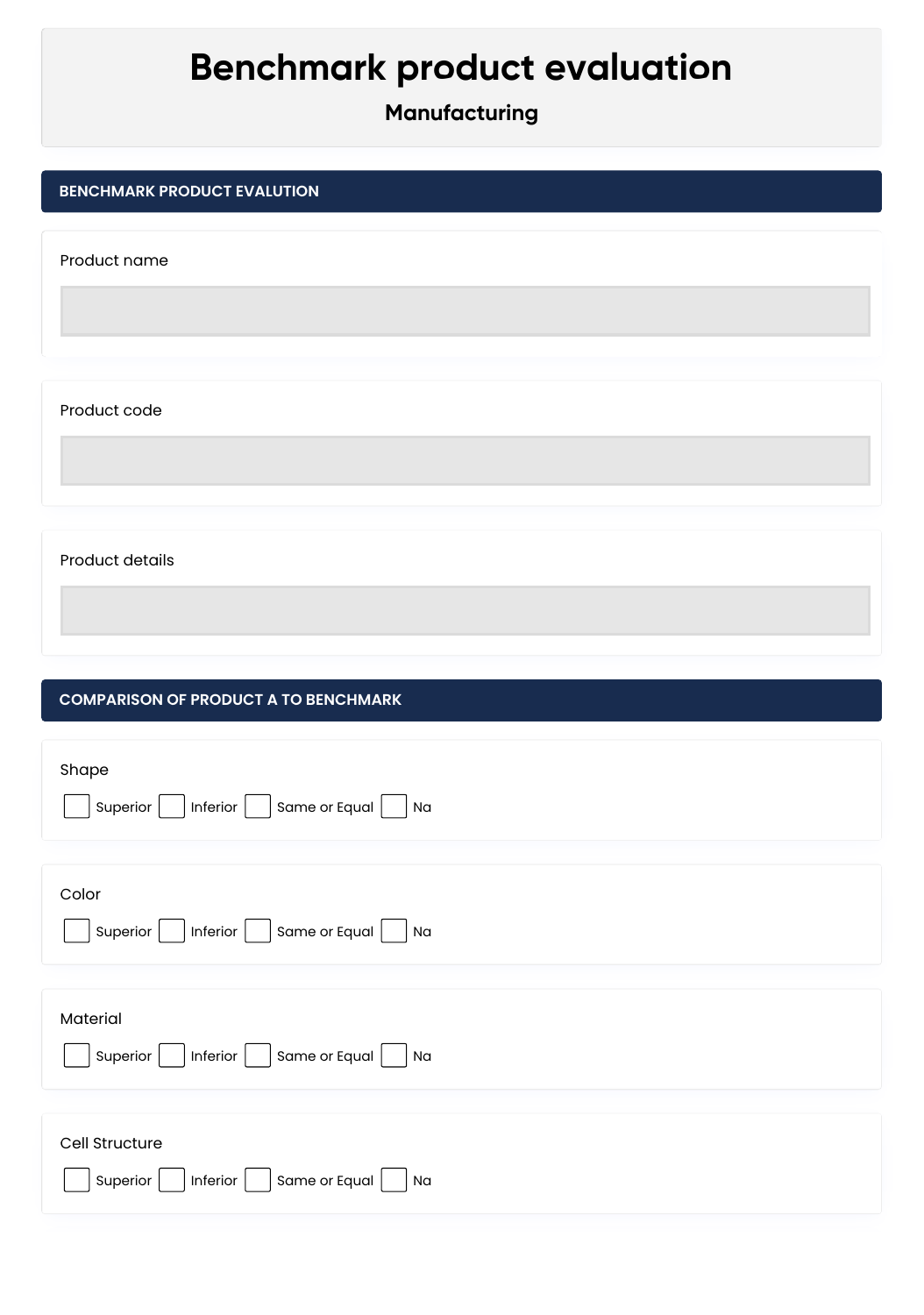| Performance<br>Same or Equal<br>Superior<br>Inferior<br>Na                                                                                       |
|--------------------------------------------------------------------------------------------------------------------------------------------------|
| Efficiency<br>Same or Equal<br>Superior<br>Inferior<br>Na                                                                                        |
| Durability<br>Same or Equal<br>Superior<br>Inferior<br>Na                                                                                        |
| Overall quality<br>Same or Equal<br>Superior<br>Inferior<br>Na                                                                                   |
| Overall look<br>Same or Equal<br>Superior<br>Inferior<br>Na                                                                                      |
| Usability<br>Inferior $\boxed{\phantom{0}}$<br>Same or Equal $\boxed{\phantom{a}}$<br>$\boxed{\phantom{a}}$ Superior $\boxed{\phantom{a}}$<br>Na |
| Comfort<br>Same or Equal<br>Superior<br>Inferior $\vert$<br>Na                                                                                   |
| Sensory rating<br>Same or Equal<br>Superior<br>Inferior $\vert$<br>Na                                                                            |
| <b>Topping Rating</b><br>Same or Equal<br>Superior<br>Inferior<br>Na                                                                             |

### **PACKAGING ASSESSMENT OF THE PRODUCT:**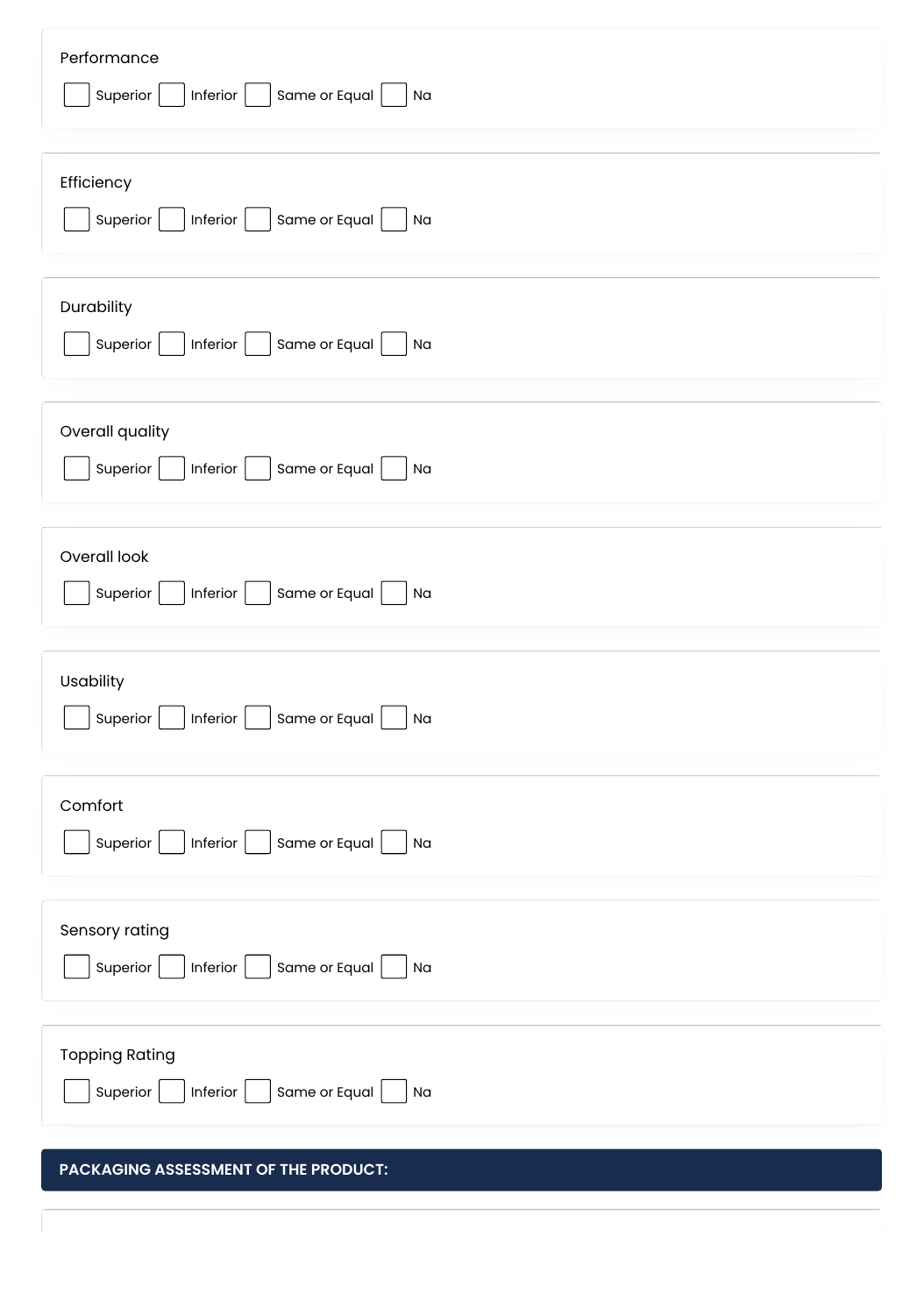| Benchmark product                                                         |
|---------------------------------------------------------------------------|
| Benchmark product details                                                 |
| Is the packaging loose?                                                   |
| Na<br><b>Yes</b><br>No<br>Is the packaging perfectly intact?              |
| $\mathsf{No}$<br>Na<br>Yes<br>Are there any holes in packaging?           |
| No<br>Na<br><b>Yes</b><br>Is the date code available on the packaging?    |
| Yes<br>$\mathsf{No}$<br>Na                                                |
| Is the print on packaging good?<br>Yes<br>$\mathsf{No}$<br>N <sub>a</sub> |
| Is the packaging correct?<br>No<br>Na<br>Yes                              |
| <b>SENSORY ASSESSMENT OF THE PRODUCT:</b>                                 |

Is the shape fine?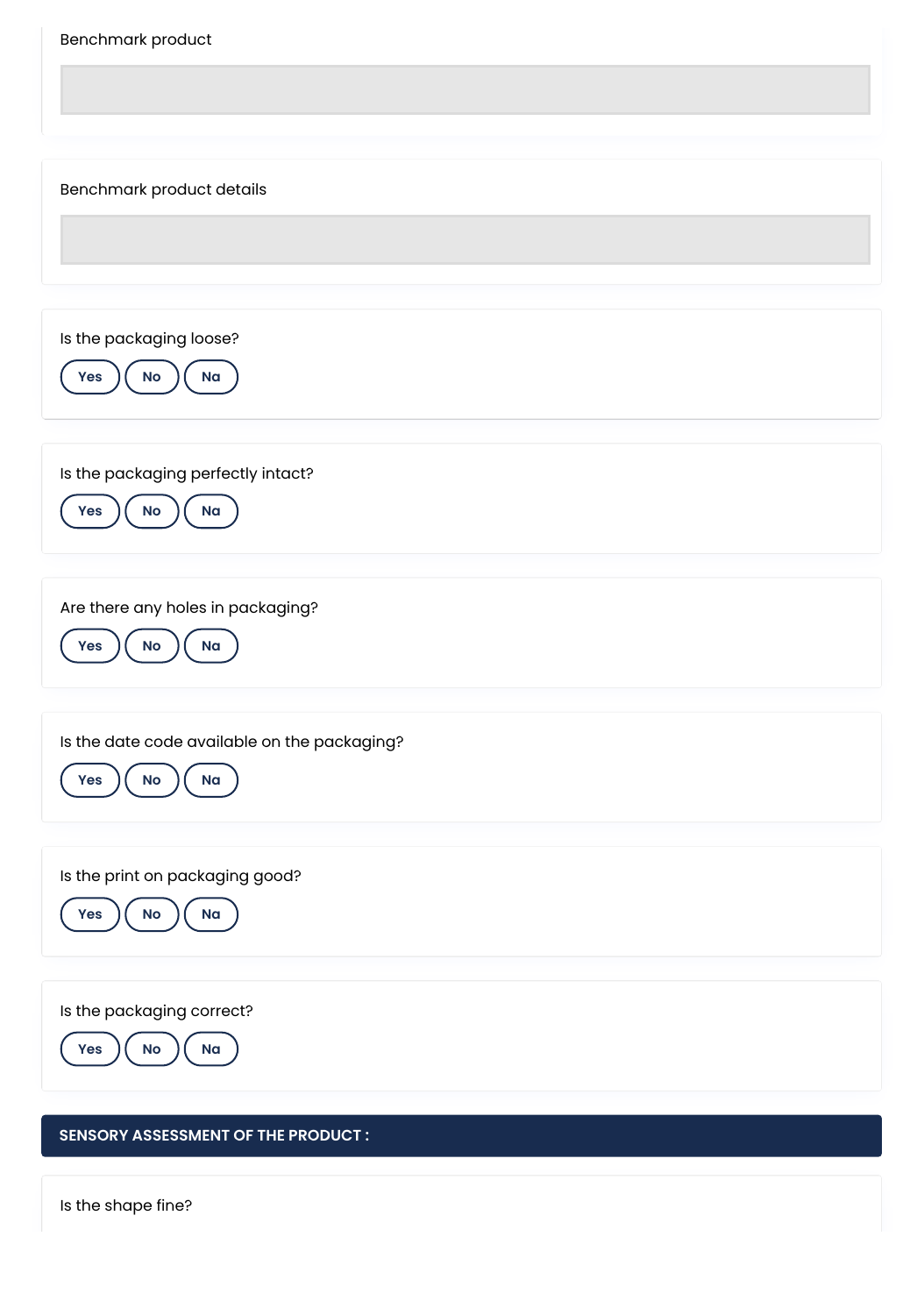